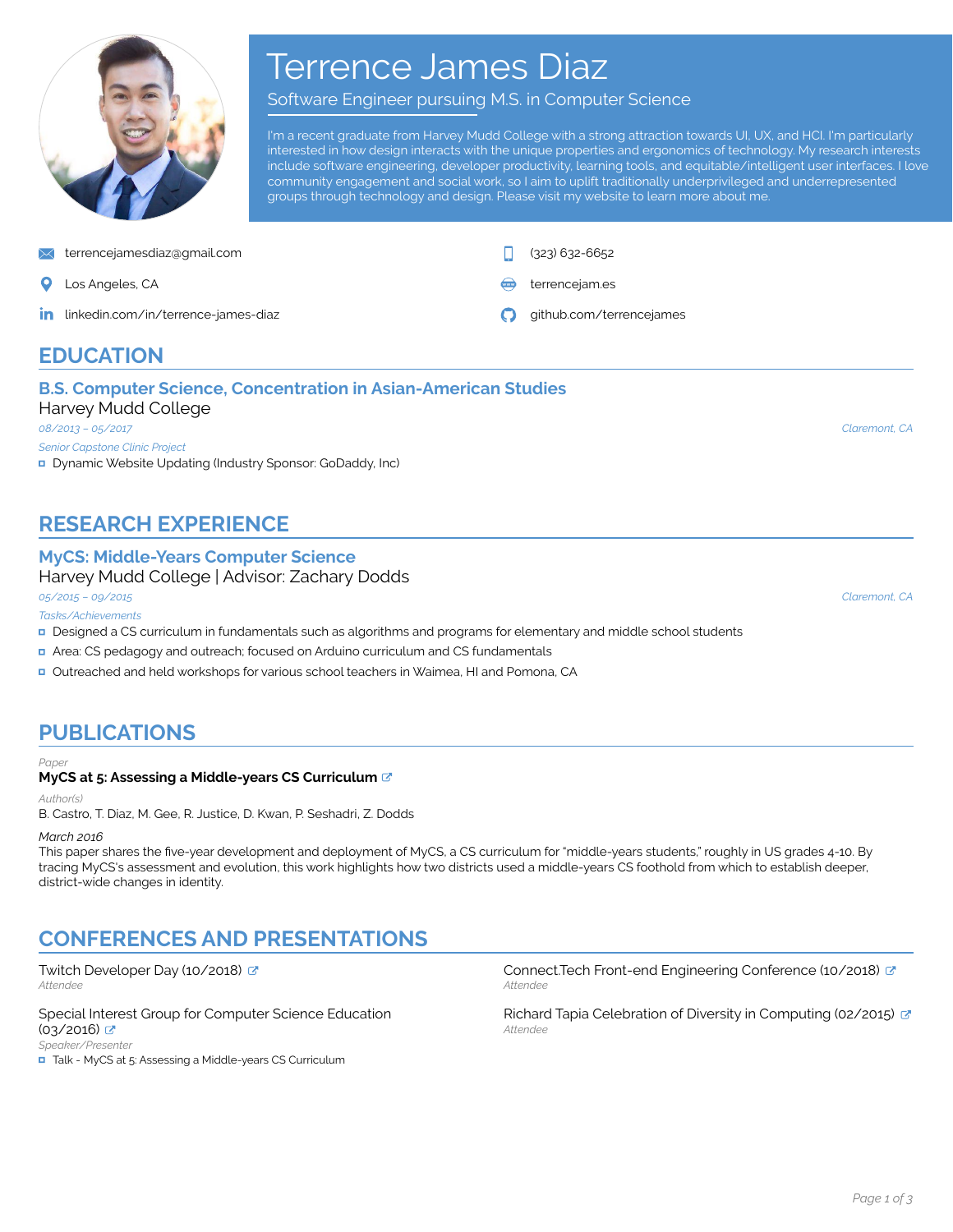# **HONORS AND AWARDS**

### Dean's List (05/2016 – 05/2017)

*Harvey Mudd College*

Awarded to students who have obtained a grade point average of 3.0 or better.

#### Presidential Volunteer Service Award, Bronze (09/2016) *Corporation for National & Community Service*

■ The President's Volunteer Service Award recognizes United States citizens and lawfully admitted, permanent residents of the United States who have achieved the required number of hours of service over a 12-month time period or cumulative hours over the course of a lifetime. A Bronze award is 300+ service hours.

### Distinguished Club Improvement, 2015-2016

*Circle K International*

■ This award is presented to a Circle K club in California-Nevada-Hawaii that has demonstrated growth, development, and improvement from the previous year. It was awarded under my term as President for the Claremont Colleges Circle K Club.

### Outstanding Computer Science Clinic Team (05/2017) *Harvey Mudd College*

**D** Computer Science Clinic Team awards are given to individual team members, recognizing their outstanding performance on the team, recognizing their service to the team, the sponsor, and the entire CS Clinic Program.

#### Distinguished President, 2014-2015 and 2015-2016 *Circle K International*

■ This award is presented to a Circle K Club President who demonstrates excellent achievement in his/her role. The award illustrates the Distinguished President's dedication, participation, and contribution to Circle K.

Member Recognition Program: Platinum, 2014-2017 *Circle K International*

 $\Box$  This award recognizes members who have shown dedication in the Circle K three tenets: service, leadership, and fellowship. A Platinum recipient has committed over 120+ service hours for the year amongst other requirements.

# **PROJECTS**

### Solstice (04/2019 – Present) **C**

- I was the tech lead / advisor for this project. Solstice is a mobile app built in React Native for Circle K International, a non-profit.
- The app facilitates communicating information about various service events and leadership conferences so that users can have easy, offline access before and during these events.

### Luxanna (09/2017 – Present)  $\sim$

- □ Luxanna, a personal project, is a simple bot that can respond to various commands in a Discord server pertaining to League of Legends info retrieved from the provided Riot API and other entertaining things.
- **Built in Node IS**

### Dynamic Website Updating (08/2016 – 05/2017)  $\mathbb{Z}$

- This project was an industry collaboration between Harvey Mudd College and GoDaddy to create a new feature for GoDaddy's website creation tool (GoCentral). It created a standalone component that may be integrated with GoDaddy's website creation tool in the future.
- The goal of this project was to create a new section for GoDaddy's website editing tool that would allow users to add scheduled announcements to their website. The project currently provides a proof-of-concept for how this would look in GoDaddy's website editor, though it has no website creating functionality as a standalone piece.
- Aspects I focused on: mockups, user interface design, user experience testing, and actual implementation/development
- Technologies included but not limited to:ReactJS, Node, npm, Webpack, MongoDB, Redux, Express

### Envirostory (01/2016 – 05/2016)

- Envirostory is an app conceptualized in CS124 Interaction Design to raise environmental issues in Claremont, CA
- Mocked up, wireframed, and prototyped using tools such as InVision and myBalsamig

### Lucid Dream Diary (08/2015 – 12/2015)  $\sigma$

- Lucid is a dream journal app created for CS121 Software Development that helps users combat nightmares. It offers several features that help provide insight into dreams and recurring nightmares, and it is organized in such a way as to help users analyze their dreams effectively.
- □ Created in Android Studio, focused more on implementation and design of UI.

# **SKILLS**

| Programming<br>Languages | Python, C#, Java, C++, Javascript, Racket,<br>Haskell    | <b>Mobile App</b>              | Xamarin, React Native, iOS, Android, UWP                                     |
|--------------------------|----------------------------------------------------------|--------------------------------|------------------------------------------------------------------------------|
| Web                      | HTML, CSS, Bootstrap, React, Node,<br>MongoDB, Express   | <b>Adobe Creative</b><br>Suite | Photoshop, Lightroom, Illustrator, InDesign,<br>After Effects                |
| UI/UX                    | myBalsamig, Invision, Sketch, User Experience<br>Testing | <b>Interpersonal Skills</b>    | Leadership, Public Speaking, Management,<br>Customer Service, Event Planning |
| Other                    | SQL, Git, NodeJS, Matlab, Prolog                         |                                |                                                                              |

# **CERTIFICATIONS**

Microsoft Certified Solutions Developer: App Builder (04/2019 – Present) & *Requires passing three exams: Programming in C#, Developing Mobile Apps, ASP.NET MVC Web Apps*